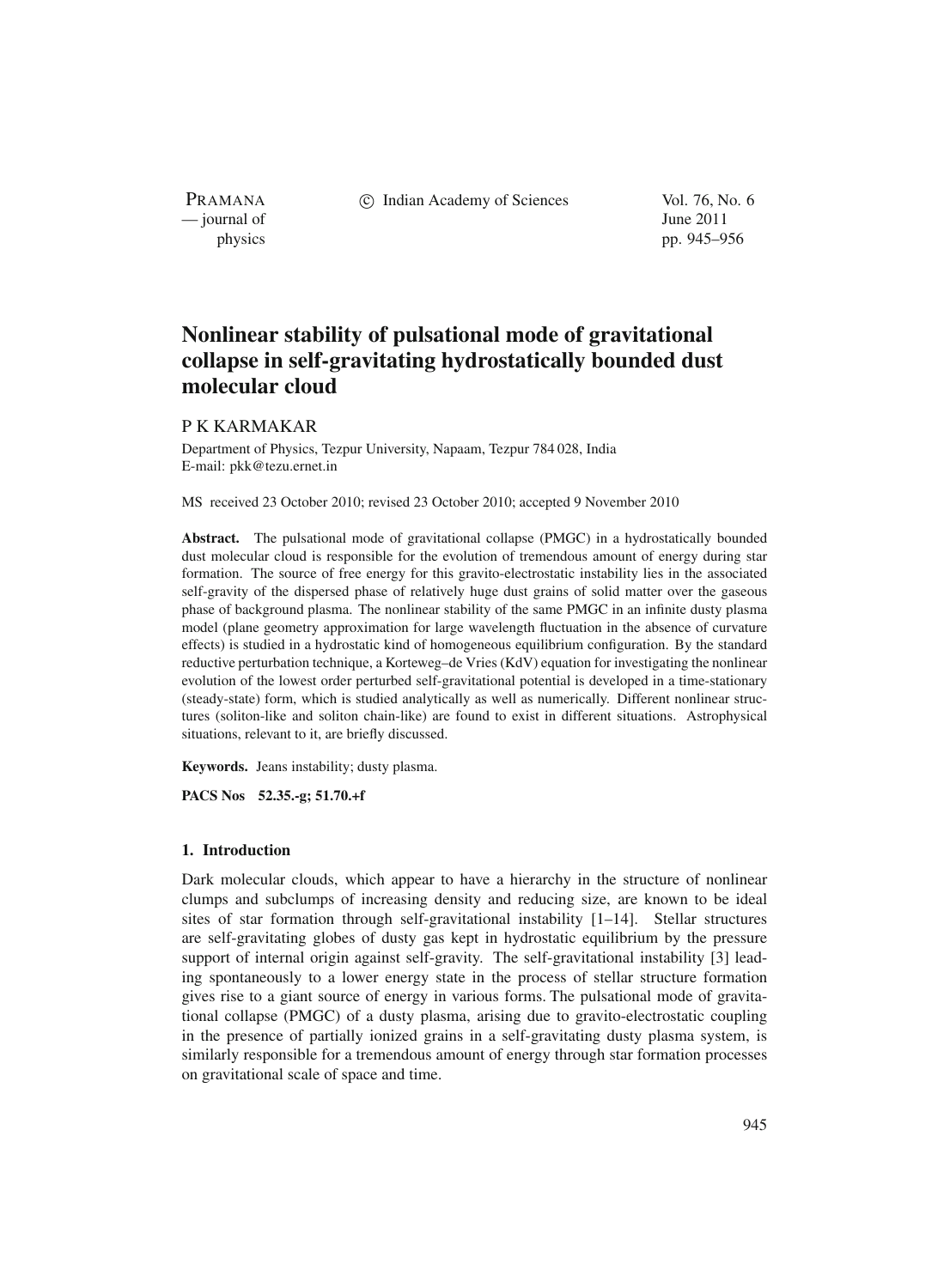The self-gravitational stability (against fluctuations of nonlinear type) of the PMGC under plane geometry model (infinite dusty plasma system) approximation is studied in the present paper. The plane geometry approximation (radial 1D case), instead of spherical geometry (spherical 3D case), is adopted for our convenience. This may, however, be justified under the consideration of radial symmetry assuming that the wavelength of fluctuation is much longer than the grain-to-grain distance. Thus, spherical three degrees of freedom may justifiably be reduced to a single radial degree of freedom for our stability analyses, conveniently. It is also reported [2] that typically,  $m_e/m_d < m_i/m_d \sim 10^{-20}$  and  $n_d/n_e \sim n_d/n_i \sim 10^{-2} - 10^{-3}$ . So clearly  $m_e n_e \langle m_i n_i \rangle \langle m_d n_d$ , where all the symbols have their usual significances. Thus, gravito-electrostatic potential  $\Psi$ -fluctuation is mainly because of the relatively massive inertial dust grain-like impurity ions only, except in the point-mass approximation. Self-gravitational effects of plasma thermal electrons and ions are neglected, this ratio being too small to contribute to  $\Psi$ -evolution. The grain mass  $m_d$  is reported to vary, at least typically from  $10^{-5}$  g in the interplanetary space to  $10^{-12}$ – $10^{-14}$  g, in the interstellar cloud [2]. Similar situations, in reality, are found to exist in laboratories due to high-*Z* impurities from tokamak walls in plasma processing and impurity generation in MHD-power generators [2].

To study the nonlinear stability of the dust molecular cloud, the standard and conventional technique of reductive perturbation is applied over our defined equilibrium to derive a well-known Korteweg–de Vries (KdV) equation in terms of the lowest order gravito-electrostatic potential fluctuation. The solution is then analytically and numerically studied. This paper is structurally organized in a simple format as follows. Section 2 describes physical model of the dust molecular cloud, §3 describes the mathematical formulation and derives analytical equations, and §4 presents the results and discussions. Lastly and most importantly, §5 gives the main conclusions along with tentative applicability.

#### **2. Physical model**

We consider an ideal situation of a field-free self-gravitating dust molecular cloud under plane geometry approximation (infinite dimension) with global quasi-neutrality. The plane geometry approximation (1D problem) instead of spherical geometry (3D problem) may, however, be justified for very long wavelength fluctuation relative to intergrain separation. Thus, nonplanar geometry is avoided because of the plane-wave approximation of fluctuation. The hydrostatic equilibrium of the dusty plasma system is the static distribution of the multifluid consisting of electrons, ions, neutral gas and neutral dust grains with partial ionization. The dust grains get, as usual, electrically charged due to the plasma environment by statistically random collision processes.

If the contributions of the gravitational and electrostatic forces using usual realistic parameter values are compared for plasma-charged particles, it will be found that they are diverse orders of magnitude leading to negligible gravitational effects. Moreover, if the dust grains are relatively huge, but within the validity limit of point-mass approximation, the gravitational effects will be significant. As the grains are now treated as point masses, the trapping of the plasma thermal ions by them may be ignored. The electric forces generated by electrostatic polarization effects (local charge imbalance) are assumed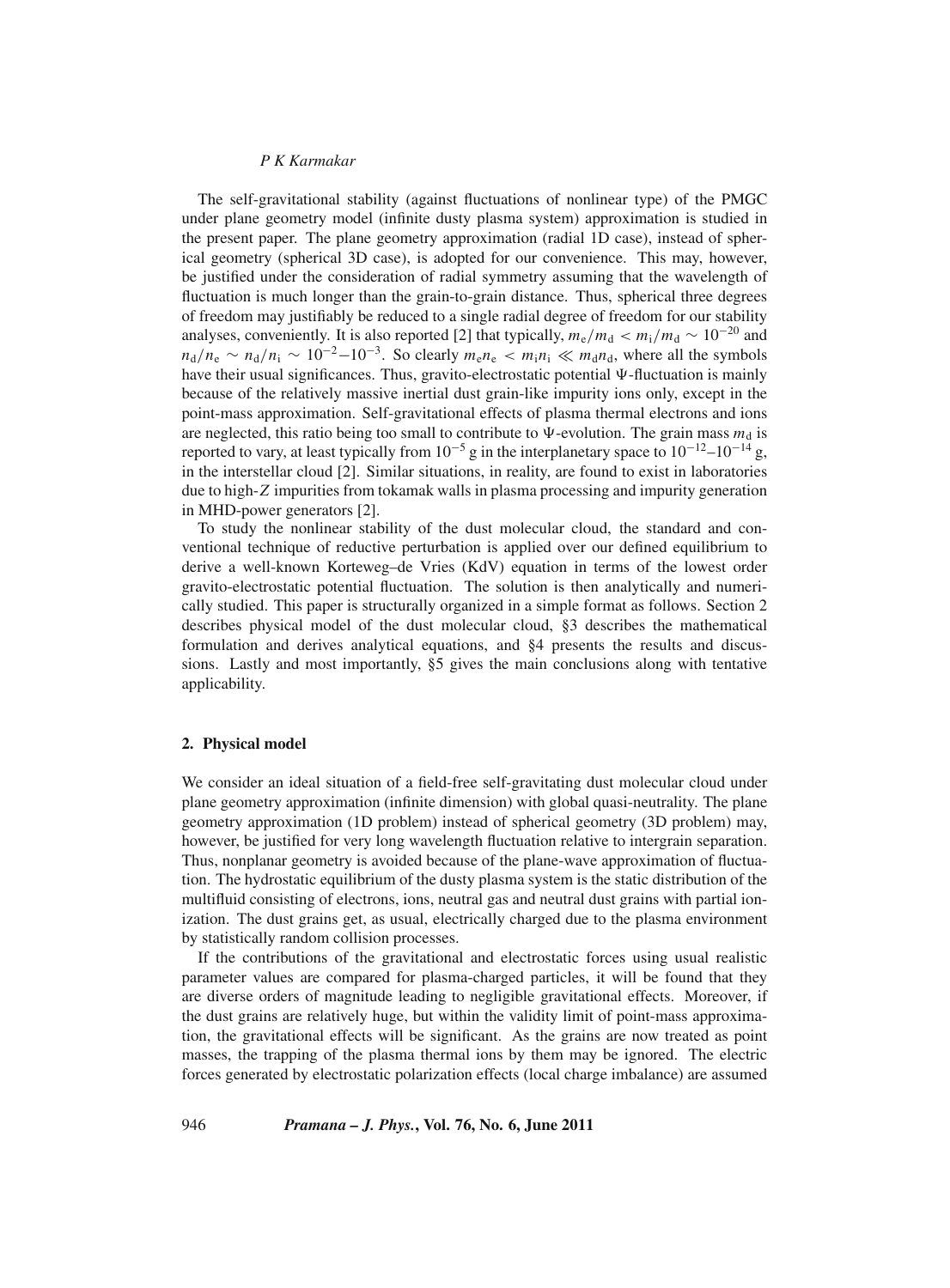#### *Nonlinear stability of pulsational mode*

to be weak [4,5], so that only the lowest-order contributions of the various nonlinear terms in our model are considered.

The distributions of the thermal screening species (parent ions and electrons) are supposed to obey Boltzmann density distributions [4,5] meant for thermodynamic equilibrium on slow dust inertial time scale. This assumption of thermalization of thermal species is valid provided the phase velocity of fluctuations is much smaller than their thermal velocity, i.e., any fluctuation in the electron–ion temperature is instantly smoothened. It is assumed that the neutral gas-dynamic particles form the background which is weakly coupled with the collapsing self-gravitating dust plasma mass. The gravitational decoupling of the background neutral particles may be justified because of the higher inertial mass of the dust grains. To simplify further, complications like the effects of dispersed dust grain rotation, kinetic viscosity, nonthermal energy transport (wave dissipation process) and magnetic field due to convective circulation dynamics are neglected.

# **3. Mathematical formulation**

Assuming all the relatively massive grains as identical point masses, all the charged dust grains will have the same amount of electric charge in a given plasma background (as charge is directly proportional to size). Background plasma electrons and ions may, of course, be assumed to follow the Boltzmann distributions for any physical phenomenon to be investigated on slow dust inertial time scale, with all usual notations [4,5]. Thus, their density distributions (in unnormalized form) are, respectively, as follows:

$$
n_{\rm e} \approx n_{\rm e0} e^{\epsilon \phi/T_{\rm e}},\tag{1}
$$

and

$$
n_{\rm i} \approx n_{\rm i0} \mathrm{e}^{-\sigma e \phi/T_{\rm e}},\tag{2}
$$

where  $\sigma = T_e/T_i$  is electron-to-ion temperature ratio,  $n_{i0}$  is the equilibrium density of the *j*th species and  $\phi$  is the equilibrium electrostatic potential due to polarization.

The dynamical response of the cold neutral dust grains can be well described by the full inertial type without frictional coupling with any other existing fluid in the form of fluid momentum and continuity equations respectively as follows:

$$
\frac{\partial v_{\rm dn}}{\partial t} + v_{\rm dn} \frac{\partial v_{\rm dn}}{\partial x} = -\frac{\partial \psi}{\partial x},\tag{3}
$$

and

$$
\frac{\partial n_{\rm dn}}{\partial t} + \frac{\partial}{\partial x} (n_{\rm dn} v_{\rm dn}) = 0, \tag{4}
$$

where  $v_{dn}$  is the neutral dust fluid flow velocity,  $n_{dn}$  is the neutral dust population density and  $\psi$  is the unperturbed self-gravitational potential arising due to massive inertial dust grains.

The dynamical response of the charged dust fluid with frictional force term (due to charged–neutral and neutral–neutral dust collisions), with all conventional notations, in the form of momentum and continuity equations, can be described as follows:

$$
\frac{\partial v_{\rm dc}}{\partial t} + v_{\rm dc} \frac{\partial v_{\rm dc}}{\partial x} = -\frac{q_{\rm d}}{m_{\rm d}} \frac{\partial \phi}{\partial x} - \frac{\partial \psi}{\partial x} - v_{\rm cn} (v_{\rm dc} - v_{\rm dn}), \qquad (5)
$$

*Pramana – J. Phys.***, Vol. 76, No. 6, June 2011** 947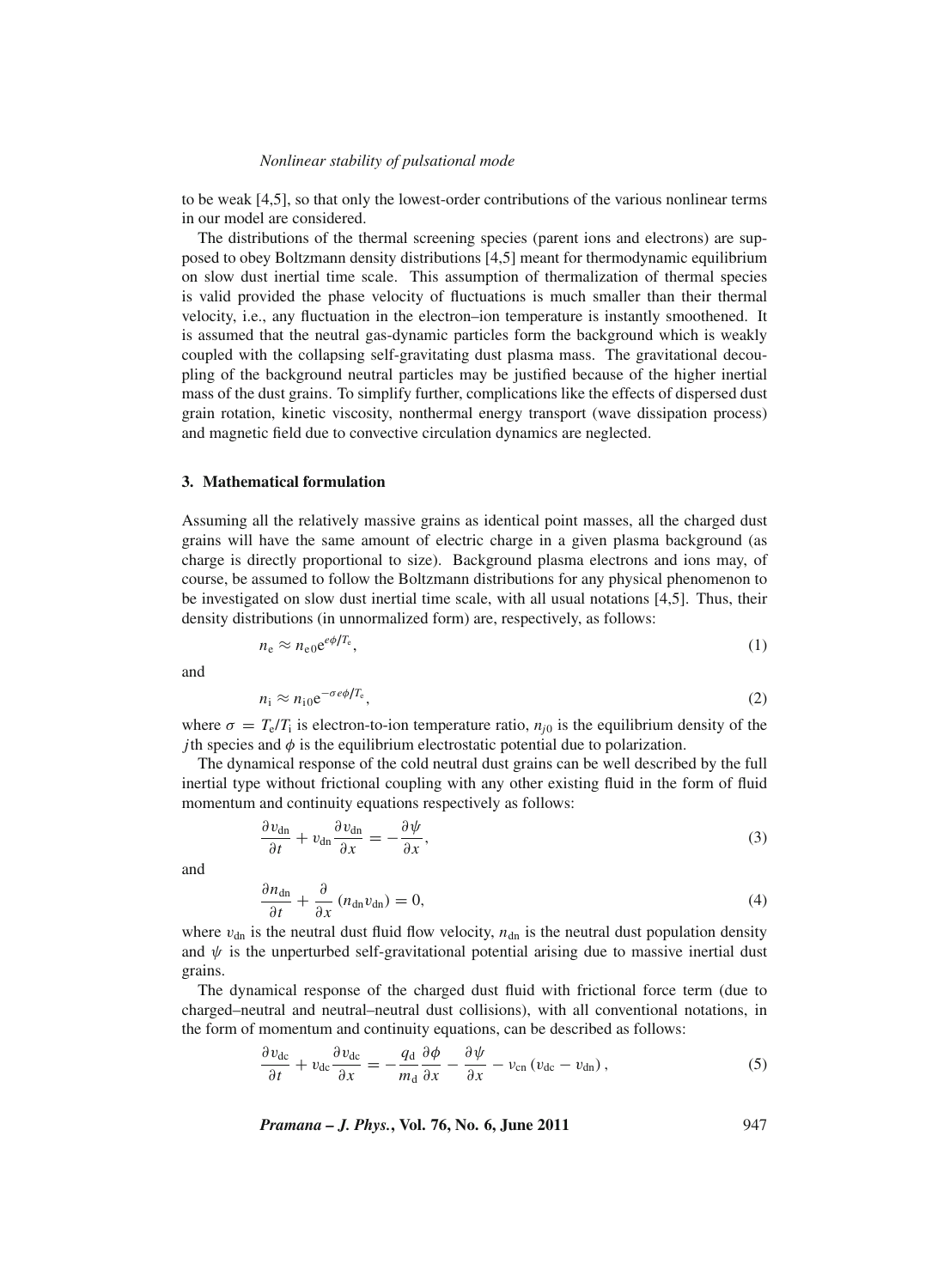and

$$
\frac{\partial n_{\rm dc}}{\partial t} + \frac{\partial}{\partial x} (n_{\rm dc} v_{\rm dc}) = 0, \tag{6}
$$

where  $v_{dc}$  is the charged dust fluid flow velocity,  $n_{dc}$  is the charged dust population density,  $q_d$  is the grain charge and  $v_{cn}$  is the collision frequency between charged and neutral dust fluids.

Lastly, Poisson's equations for the distribution of electrostatic potential  $(\phi)$  and gravitational potential  $(\psi)$  close all the basic governing equations as a coupled dynamical self-gravitating system. These equations with usual notations [4,5] are set as

$$
\frac{\partial^2 \phi}{\partial x^2} = 4\pi e (n_e - n_i + q_d n_{dc}/e)
$$
\n(7)

and

$$
\frac{\partial^2 \psi}{\partial x^2} = 4\pi G m_d (n_{\text{dc}} + n_{\text{dn}} - n_{\text{d0}}),\tag{8}
$$

where *G* represents the universal gravitational constant, and  $n_{d0} = n_{d0} + n_{d0}$  models the Jeans swindle of the equilibrium unipolar gravitational force field which is, in fact, a kind of local approximation for equilibrium mass distribution similar to that of equilibrium electric charge distribution [4,5]. It is worth mentioning that eq. (8) here is in the limit of Newtonian gravity, i.e., without involving general relativity.

Applying the standard methodology of conventional reductive perturbation technique [11] over the coupled equations (1)–(8), a nonlinear dynamical evolution equation is derived to study the nonlinear stability of the multifluid plasma system. Thus the independent variables with all usual notations [4,5] are stretched into a new space defined by the transformations  $\xi = \epsilon^{1/2}(x - \lambda t)$  and  $\tau = \epsilon^{3/2}t$ . In the new space, the differential operators get transformed as  $\partial/\partial x = \epsilon^{1/2}\partial/\partial \xi$ ,  $\partial^2/\partial x^2 = \epsilon \partial^2/\partial \xi^2$  and  $\partial/\partial t =$  $\epsilon^{3/2}\partial/\partial\tau - \lambda \epsilon^{1/2}\partial/\partial\xi$ , where  $\lambda$  is the Mach number of the perturbation and  $\epsilon$  is a minor parameter characterizing the strength of nonlinearity and dispersion.

We now carry out nonlinear perturbative analyses in the absence of any kind of spatial inhomogeneities for simplicity. The relevant dependent plasma variables like density, velocity, potential, etc. in the basic set of eqs  $(1)$ – $(8)$ , however, are now expanded nonlinearly (in  $\epsilon$ -powers) around the respective equilibrium values as follows:

$$
\begin{pmatrix}\nn_e \\
n_i \\
n_{dn} \\
n_{dm} \\
v_{dm} \\
v_{dc} \\
\phi \\
\psi\n\end{pmatrix} = \begin{pmatrix}\nn_{e0} \\
n_{i0} \\
n_{d0} \\
n_{d0} \\
0 \\
0 \\
0 \\
0\n\end{pmatrix} + \epsilon \begin{pmatrix}\nn_{e1} \\
n_{i1} \\
n_{dn1} \\
n_{dn2} \\
n_{dn1} \\
v_{dn1} \\
v_{dc1} \\
\psi_1 \\
\psi_2\n\end{pmatrix} + \epsilon^2 \begin{pmatrix}\nn_{e2} \\
n_{i2} \\
n_{dn2} \\
n_{dn2} \\
v_{dn3} \\
v_{dc2} \\
\psi_2 \\
\psi_2\n\end{pmatrix} + \cdots
$$
\n(9)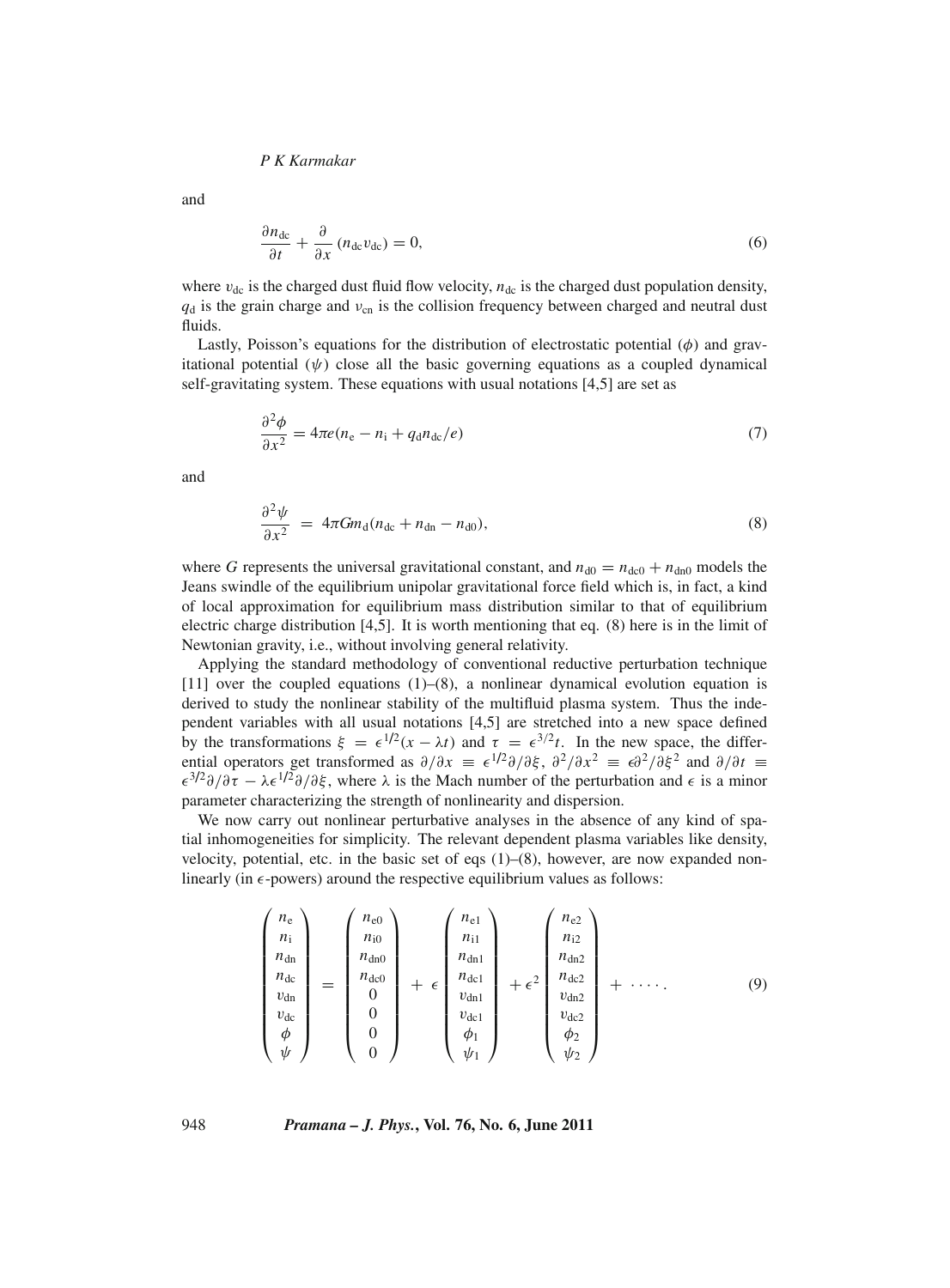# *Nonlinear stability of pulsational mode*

The expansion  $(9)$  is used in eqs  $(1)$ – $(8)$  for systematic order-by-order analyses. Equating similar terms in various powers of  $\epsilon$  from both sides of eq. (3), one gets

$$
\epsilon^{3/2} \colon \ \lambda \frac{\partial v_{\text{dn1}}}{\partial \xi} = \frac{\partial \psi_1}{\partial \xi},\tag{10}
$$

$$
\epsilon^{5/2} \colon \frac{\partial v_{\text{dn1}}}{\partial \tau} - \lambda \frac{\partial v_{\text{dn2}}}{\partial \xi} + v_{\text{dn1}} \frac{\partial v_{\text{dn1}}}{\partial \xi} = -\frac{\partial \psi_2}{\partial \xi}, \dots \tag{11}
$$

Similarly, equating the like terms in various powers in  $\epsilon$  from eq. (4), one gets

$$
\epsilon^{3/2}: \ -\lambda \ \frac{\partial n_{\text{dn1}}}{\partial \xi} + n_{\text{dn0}} \frac{\partial v_{\text{dn1}}}{\partial \xi} = 0, \tag{12}
$$

$$
\epsilon^{5/2} \colon \frac{\partial n_{\text{dn1}}}{\partial \tau} - \lambda \frac{\partial n_{\text{dn2}}}{\partial \xi} + \frac{\partial}{\partial \xi} (n_{\text{dn1}} v_{\text{dn1}}) + n_{\text{dn0}} \frac{\partial v_{\text{dn2}}}{\partial \xi} = 0, \dots \tag{13}
$$

Applying the same methodology, the order-by-order analysis in various powers in  $\epsilon$  from eq. (5) similarly yields

$$
\epsilon^{3/2}: \quad -\lambda \frac{\partial v_{\text{dcl}}}{\partial \xi} + \frac{q_{\text{d}}}{m_{\text{d}}} \frac{\partial \phi_1}{\partial \xi} + \frac{\partial \psi_1}{\partial \xi} = 0,\tag{14}
$$

$$
\epsilon^{5/2} \colon \frac{\partial v_{\text{dcl}}}{\partial \tau} - \lambda \frac{\partial v_{\text{dcl}}}{\partial \xi} + v_{\text{dcl}} \frac{\partial v_{\text{dcl}}}{\partial \xi} + \frac{q_{\text{d}}}{m_{\text{d}}} \frac{\partial \phi_2}{\partial \xi} + \frac{\partial \psi_2}{\partial \xi} = 0, \dots \tag{15}
$$

The same order-by-order analysis in various powers in  $\epsilon$  from eq. (6) yields

$$
\epsilon^{3/2}: \ \ -\lambda \frac{\partial n_{\text{dcl}}}{\partial \xi} + n_{\text{dno}} \frac{\partial v_{\text{dcl}}}{\partial \xi} = 0,\tag{16}
$$

$$
\epsilon^{5/2} \colon \frac{\partial n_{\text{dcl}}}{\partial \tau} - \lambda \frac{\partial n_{\text{dcl}}}{\partial \xi} + \frac{\partial}{\partial \xi} (n_{\text{dcl}} v_{\text{dcl}}) + n_{\text{dno}} \frac{\partial v_{\text{dcl}}}{\partial \xi} = 0, \dots \tag{17}
$$

Similarly, equating the like terms in various powers in  $\epsilon$  from eq. (7), one gets

$$
\epsilon^1: \ \ n_{\text{el}} - n_{\text{il}} + \left(\frac{q_{\text{d}}}{e}\right) n_{\text{dcl}} = 0,\tag{18}
$$

$$
\epsilon^2 \colon \frac{\partial^2 \phi_1}{\partial \xi^2} = 4\pi e \Big[ n_{\text{e}2} - n_{\text{i}2} + \left(\frac{q_{\text{d}}}{e}\right) n_{\text{d}2} \Big],\tag{19}
$$

$$
\epsilon^3: \quad \frac{\partial^2 \phi_2}{\partial \xi^2} = 4\pi e \Big[ n_{e3} - n_{i3} + \left( \frac{q_d}{e} \right) n_{dc3} \Big], \quad \dots \tag{20}
$$

Finally, the order-by-order analysis in various powers in  $\epsilon$  from eq. (8) gives

$$
\epsilon^1: \ \ n_{\text{dcl}} + n_{\text{dn1}} = 0,\tag{21}
$$

$$
\epsilon^2 \colon \frac{\partial^2 \psi_1}{\partial \xi^2} = 4\pi G m_d [n_{\text{dc}2} + n_{\text{dn}2}], \tag{22}
$$

$$
\epsilon^3 \colon \ \frac{\partial^2 \phi_2}{\partial \xi^2} = 4\pi G m_d [n_{\text{dc}3} + n_{\text{dn}3}], \dots \tag{23}
$$

*Pramana – J. Phys.***, Vol. 76, No. 6, June 2011** 949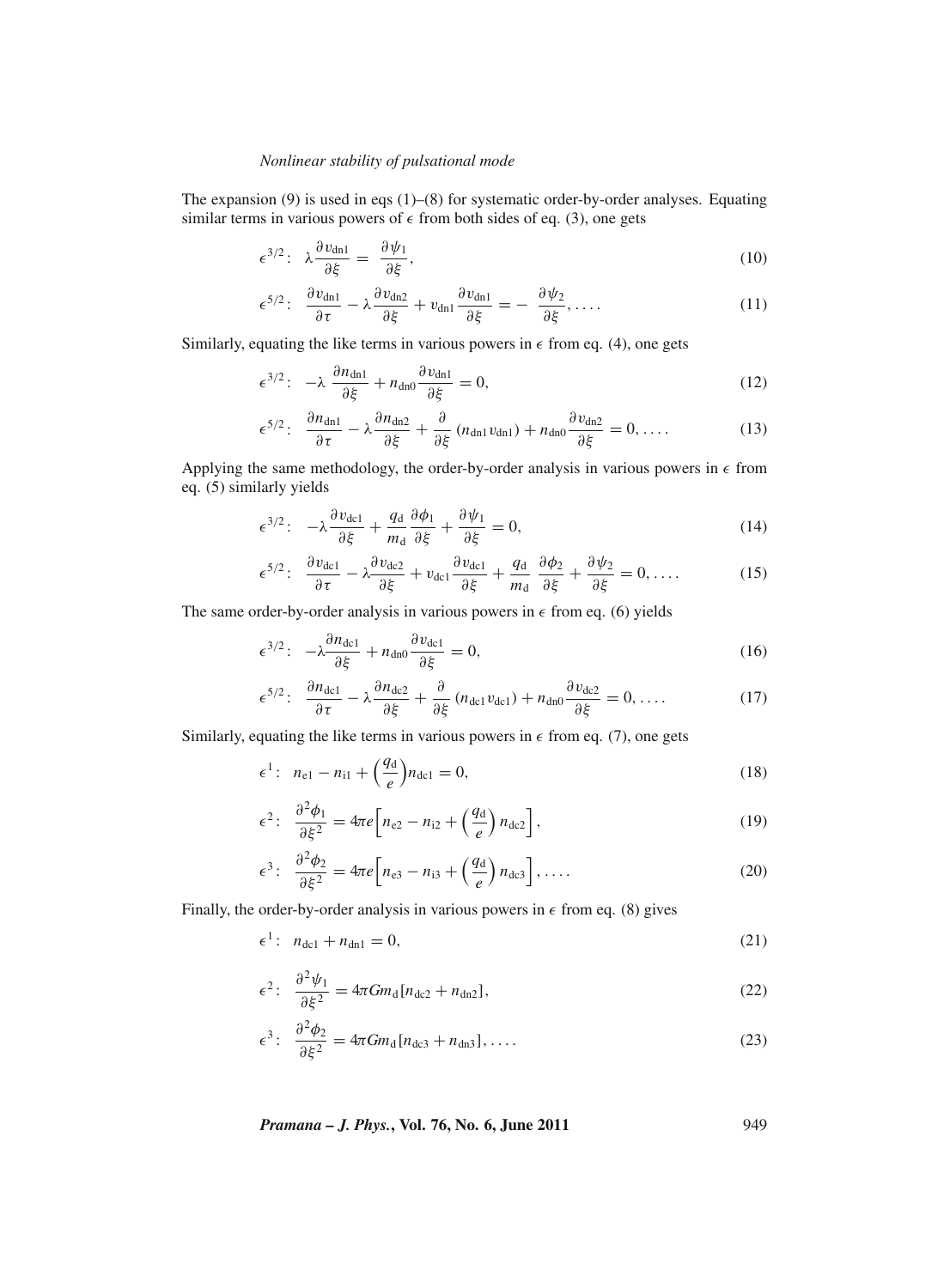We apply the systematic method of elimination and simplification in eqs  $(10)$ – $(23)$  to get the following form of Korteweg–de Vries (KdV) equation [6] for the lowest order selfgravitational potential fluctuation  $\psi_1$  with  $\alpha = 8\pi G m_d n_{d0}/\lambda^4$  as

$$
\alpha\lambda \frac{\partial \psi_1}{\partial \tau} + \alpha \left(\frac{n_{\text{dn}0}}{n_{\text{d}c0}} - 1\right) \psi_1 \frac{\partial \psi_1}{\partial \xi} - \frac{\partial^3 \psi_1}{\partial \xi^3} = 0. \tag{24}
$$

We are interested in time-stationary solutions and eq.  $(24)$  is transformed into an ordinary differential equation (ODE) with Galilean type of transformation  $x = (\xi - \lambda \tau)$  so that  $\partial/\partial \tau = -\lambda \partial/\partial x$  and  $\partial/\partial \xi = \partial/\partial x$ . Equation (24), therefore, with equilibrium neutral-tocharged dust density ratio  $\delta_0 = n_{dn0}/n_{dc0}$  and perturbed self-gravitational potential  $\psi_1 = \Psi$ gets transformed into the following stationary form:

$$
\alpha \lambda^2 \frac{\partial \Psi}{\partial x} + \alpha (1 - \delta_0) \Psi \frac{\partial \Psi}{\partial x} + \frac{\partial^3 \Psi}{\partial x^3} = 0. \tag{25}
$$

The present form of KdV equation (25) has already been analytically integrated [6] by imposing appropriate boundary conditions, viz.  $\Psi \to 0$ ,  $\partial \Psi / \partial x \to 0$ ,  $\partial^2 \Psi / \partial x^2 \to 0$ at  $x \to \pm \infty$  (asymptotically), for localized nonlinear perturbations. The approximate solution of eq. (25) is, therefore, directly written with all usual notations as follows:

$$
\Psi(\xi, \tau) = \Psi_0 \operatorname{sech}^2 \left[ \left( \xi - \lambda \tau \right) / \Delta_s \right],\tag{26}
$$

which represents a KdV soliton of amplitude  $\Psi_0 = 3\lambda^3/(1 - \delta_0)$  and width  $\Delta_s = \sqrt{4/\alpha\lambda^3}$ . This immediately implies that our self-gravitating dusty plasma system supports soliton structures in terms of the lowest-order self-gravitational potential fluctuation.

Equation (25) can, in addition, be numerically integrated to understand the basic features of the lowest-order fluctuations in more detail. It is seen that the KdV coefficients in eq. (25) are characteristics of our defined self-gravitating dusty plasma system in terms of dust grain mass ( $m_d$ ) and Mach flow ( $\lambda$ ). It is the mathematical construct contributed by the collective dynamics of the self-gravitating massive dust grains amidst the integrated interplay of diverse nonlinear (hydrodynamic in origin) and dispersive (self-gravitational in origin) effects.

#### **4. Results and discussions**

The nonlinear stability of a self-gravitating dust molecular cloud with partial ionization is studied with multifluid approach. It is found that the lowest-order self-gravitational potential fluctuation evolves dynamically like a KdV soliton through gravito-electrostatic interaction. The self-gravitational fluctuation arises due to the perturbation dynamics of the relatively massive inertial dust grains (in point-mass approximation) only. This, however, is quite idealistic as plasma thermal species such as electrons and ions are assumed to be inertialess (Boltzmann density distributions). In a time-stationary form for plane-wave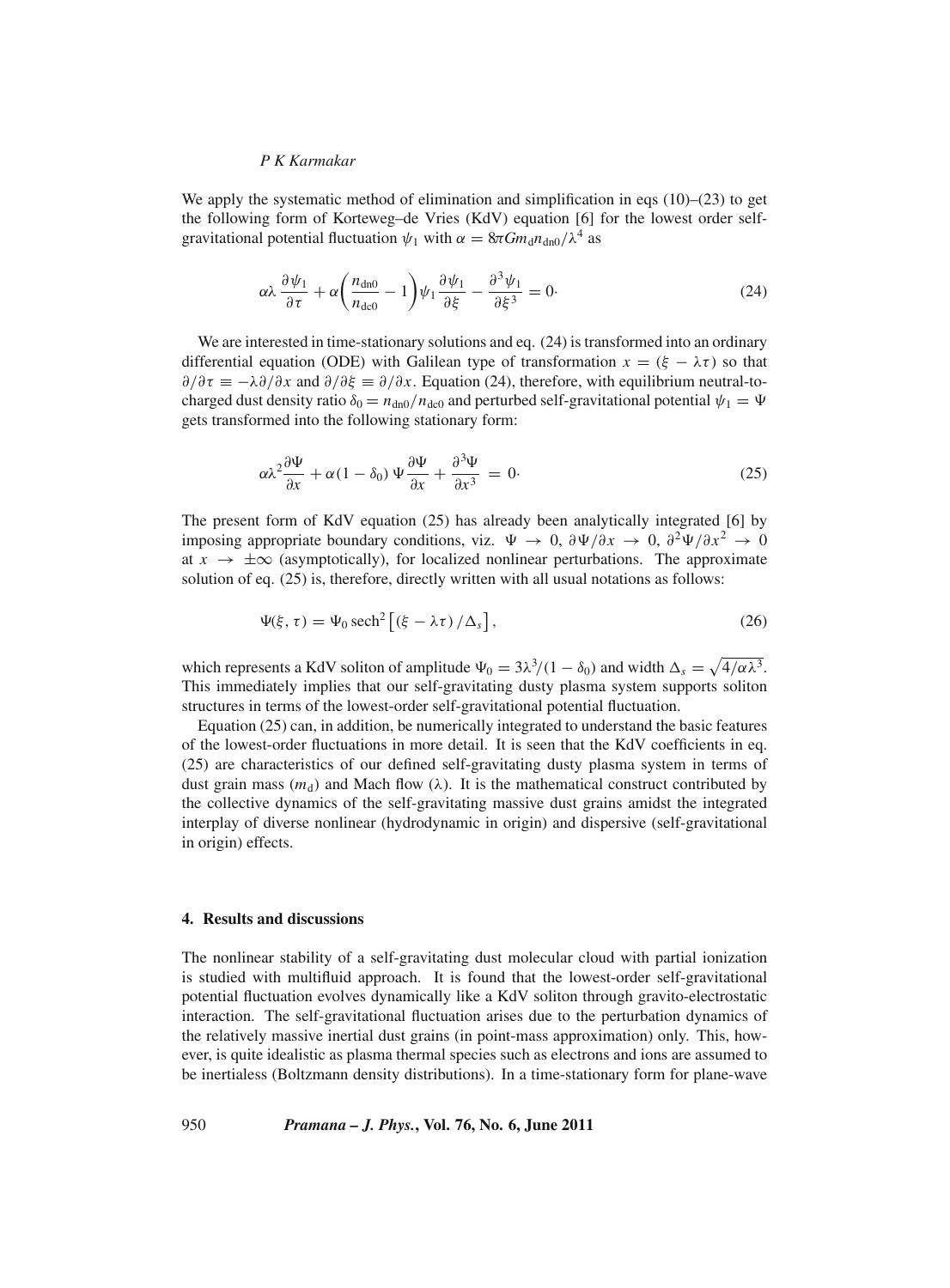*Nonlinear stability of pulsational mode*



**Figure 1.** Variation of gravito-electrostatic potential fluctuation (on the units of plasma thermal potential) with distance (on the units of Jeans length) for different Mach numbers corresponding to Case (1)  $\lambda = 0.10$ , Case (2)  $\lambda = 0.12$ , Case (3)  $\lambda = 0.13$  and Case (4)  $\lambda = 0.14$ . The other values kept fixed are  $x_i = 0.01\lambda_J$ ,  $n_{d0} = 10^3$  m<sup>-3</sup>,  $n_{\text{dn0}} = 10^5 \text{ m}^{-3}$  and  $m_d = 10^{-5} \text{ kg}$ .

fluctuation, we study the steady state evolution of the gravito-acoustic potential perturbation analytically and numerically. The resulting numerical profiles for different plasma input conditions are presented in figures 1–6.



**Figure 2.** Same as figure 1 for Case (1)  $n_{\text{dc0}} = 1 \text{ m}^{-3}$ , Case (2)  $n_{\text{dc0}} = 10 \text{ m}^{-3}$ , Case (3)  $n_{\text{dc0}} = 10^2 \text{ m}^{-3}$  and Case (4)  $n_{\text{dc0}} = 10^3 \text{ m}^{-3}$ . The other values kept fixed are  $\lambda = 0.1$ ,  $x_i = 10^{-2} \lambda_J$ ,  $n_{dn0} = 10^5$  m<sup>-3</sup> and  $m_d = 10^{-5}$  kg.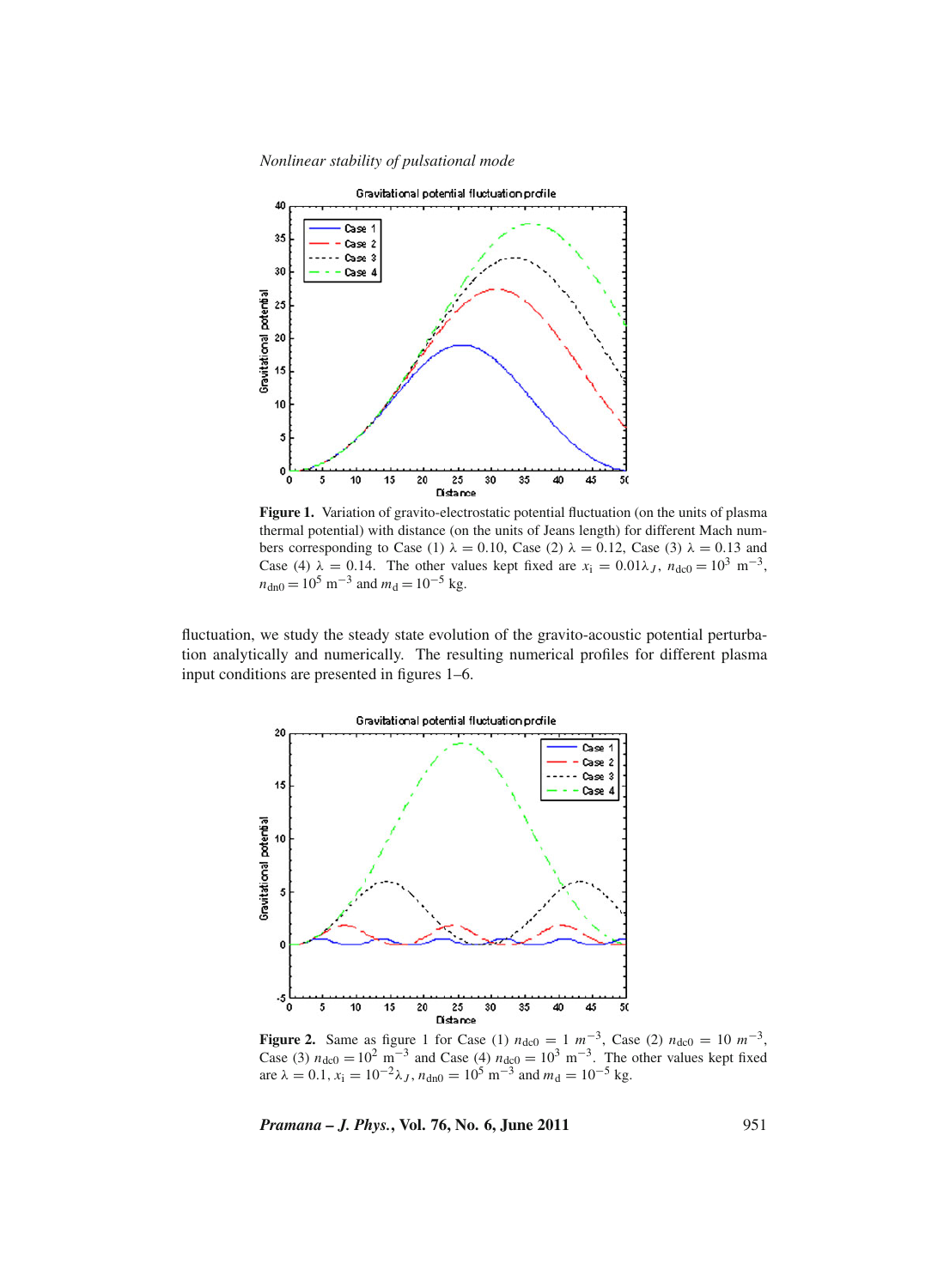

**Figure 3.** Same as figure 1 for Case (1)  $n_{\text{dn0}} = 10^5 \text{ m}^{-3}$ , Case (2)  $n_{\text{dn0}} = 1.2 \times 10^5 \text{ m}^{-3}$ , Case (3)  $n_{\text{dn0}} = 1.5 \times 10^5 \text{ m}^{-3}$  and Case (4)  $n_{\text{dn0}} = 2.5 \times 10^5 \text{ m}^{-3}$ , respectively. The other values kept fixed are  $\lambda = 0.1$ ,  $n_{\text{dc0}} = 10^3 \text{ m}^{-3}$ ,  $x_i = 10^{-2} \lambda_J$  and  $m_{\text{d}} = 10^{-5} \text{ kg}$ .

Figure 1 shows the graphical variation of gravito-electrostatic potential fluctuation (on the units of plasma thermal potential) with distance (on the units of Jeans length) for different Mach numbers of gravito-electrostatic fluctuations corresponding to Case (1)  $\lambda$  = 0.10, Case (2)  $\lambda = 0.12$ , Case (3)  $\lambda = 0.13$  and Case (4)  $\lambda = 0.14$ . The other values kept fixed are  $x_i = 0.01\lambda_J$ ,  $n_{d0} = 10^3 \text{ m}^{-3}$ ,  $n_{d0} = 10^5 \text{ m}^{-3}$ , and  $m_d = 10^{-5} \text{ kg}$ . It shows



**Figure 4.** Same as figure 1 for Case (1)  $m_d = 10^{-5}$  kg, Case (2)  $m_d = 10^{-4}$  kg, Case (3)  $m_d = 10^{-3}$  kg and Case (4)  $m_d = 10^{-2}$  kg, respectively. The other values kept fixed are  $\lambda = 0.1$ ,  $n_{\text{dc0}} = 10^3 \text{ m}^{-3}$ ,  $n_{\text{dn0}} = 10^5 \text{ m}^{-3}$  and  $x_i = 10^{-2} \lambda_J$ .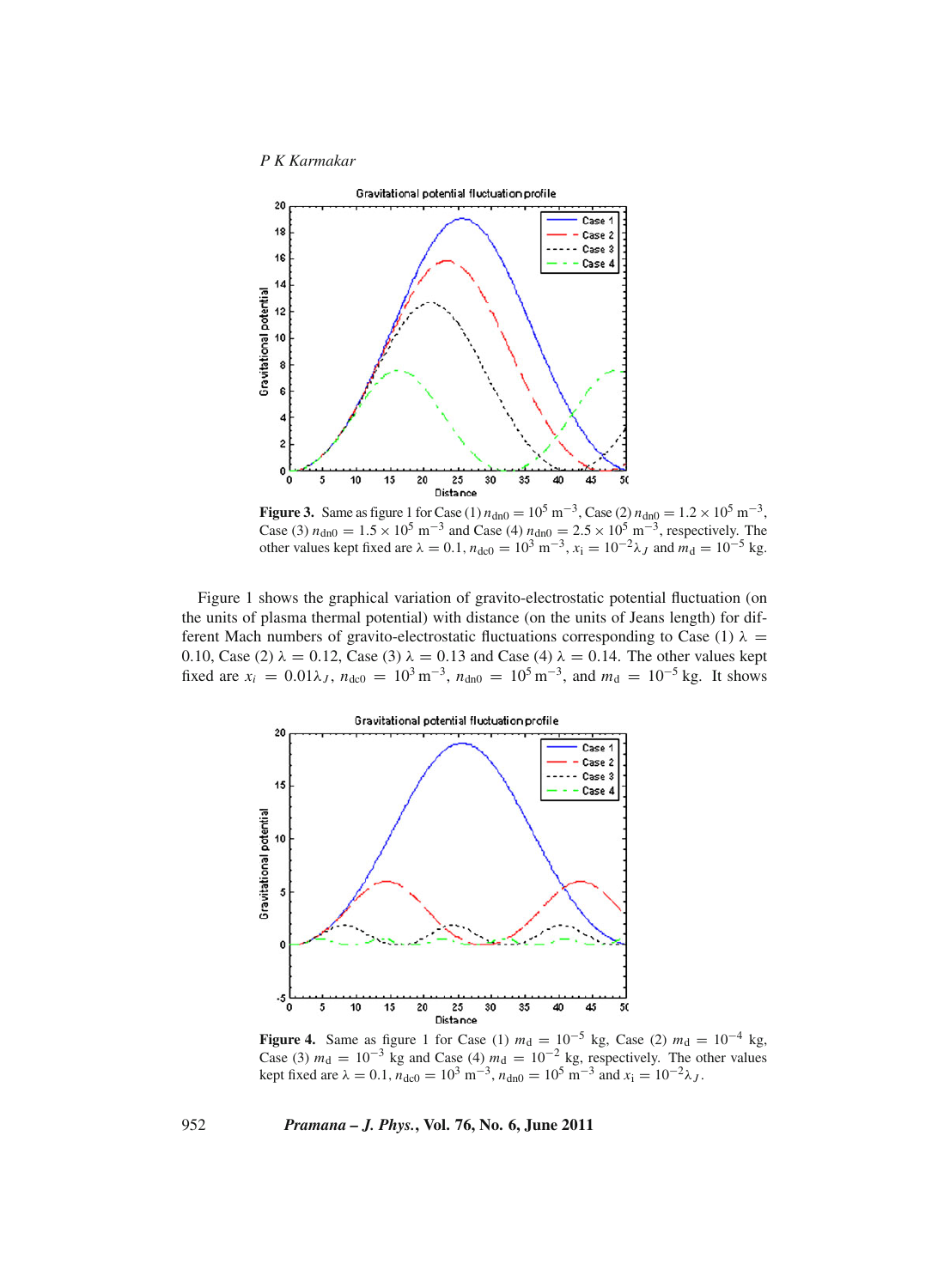*Nonlinear stability of pulsational mode*



**Figure 5.** Same as figure 1 for Case (1)  $x_i = 0.01\lambda_J$ , Case (2)  $x_i = 0.7\lambda_J$ , Case (3)  $x_i = 2.0\lambda_J$  and Case (4)  $x_i = 2.5\lambda_J$ . The other values kept fixed are  $\lambda = 0.1$ ,  $n_{\text{dc0}} =$  $10^3$  m<sup>-3</sup>,  $n_{dn0} = 10^5$  m<sup>-3</sup> and  $m_d = 10^{-5}$  kg.

extended soliton-like structures of different amplitudes in terms of the lowest order selfgravitational potential fluctuation contributed by the self-gravitational interaction of the relatively massive dust grains. It is clear that the fluctuation amplitude appears to increase with increase in flow velocity and vice versa.



**Figure 6.** Same as figure 1 for Case (1)  $\Psi_i = 0.01$ , Case (2)  $\Psi_i = 0.4$ , Case (3)  $\Psi_i =$ 0.6 and Case (4)  $\Psi_i = 0.8$ , respectively. The other values kept fixed are  $x_i = 10^{-2}\lambda_J$ ,  $\lambda = 0.1$ ,  $n_{\text{dc0}} = 10^3$  m<sup>-3</sup>,  $n_{\text{dn0}} = 10^5$  m<sup>-3</sup> and  $m_{\text{d}} = 10^{-5}$  kg.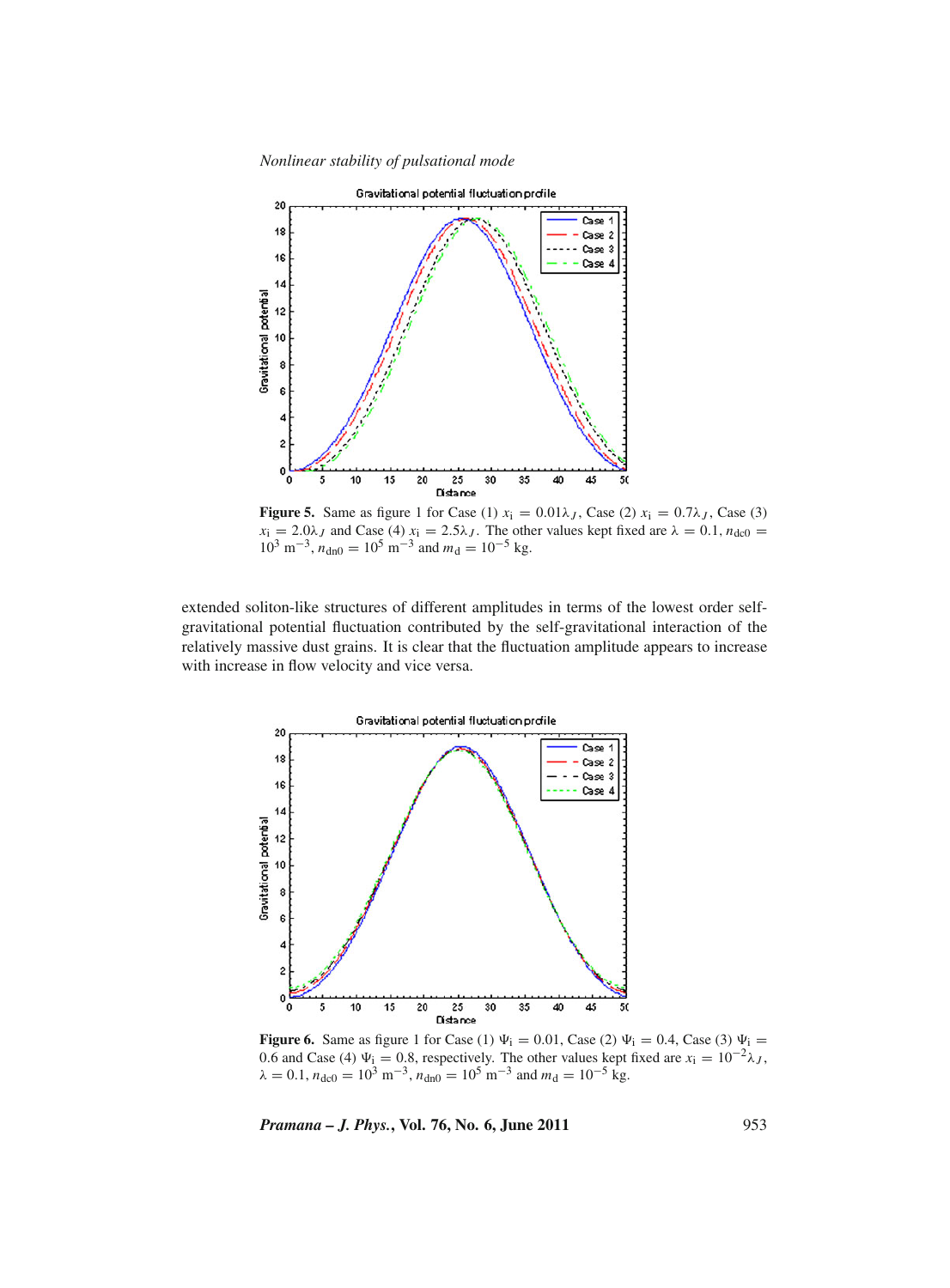Figure 2 depicts the same as figure 1 for Case (1)  $n_{\text{dc0}} = 1 \text{ m}^{-3}$ , Case (2)  $n_{\text{dc0}} = 10 \text{ m}^{-3}$ , Case (3)  $n_{\text{dc0}} = 10^2 \text{ m}^{-3}$  and Case (4)  $n_{\text{dc0}} = 10^3 \text{ m}^{-3}$ . The other values kept fixed are  $\lambda = 0.1$ ,  $x_i = 10^{-2}\lambda_J$ ,  $n_{dn0} = 10^5$  m<sup>-3</sup> and  $m_d = 10^{-5}$  kg. It shows extended soliton-like structures as well as soliton chain of different amplitudes. It is interesting to note here that the fluctuation amplitude decreases with increase in equilibrium-charged dust population density and vice versa. This physically means that electrostatic repulsive pressure among the like charged grains increases with their population density against self-gravitational attractive pressure. This, in turn, decreases the fluctuation level of the self-gravitational interaction among them. This is in accordance with the basic principle of gravitoelectrostatic coupling in a self-gravitating dusty plasma model, as reported earlier [2–5].

Figure 3 shows the same as figure 1 for Case (1)  $n_{\text{dn0}} = 10^5 \text{ m}^{-3}$ , Case (2)  $n_{\text{dn0}} =$ 1.2 × 10<sup>5</sup> m<sup>-3</sup>, Case (3)  $n_{\text{dn0}} = 1.5 \times 10^5$  m<sup>-3</sup> and Case (4)  $n_{\text{dn0}} = 2.5 \times 10^5$  m<sup>-3</sup>. The other values kept fixed are  $\lambda = 0.1$ ,  $n_{\text{dn0}} = 10^3 \text{ m}^{-3}$ ,  $x_i = 10^{-2} \lambda_J$  and  $m_d = 10^{-5} \text{ kg}$ . It shows extended soliton-like structures as well as chain of solitons of different amplitudes of 8–19 units (in terms of the plasma thermal potential). The amplitude decreases with increase in neutral dust population density, thereby the charged dust population density also increases due to collision processes in plasma. Thus the electrostatic repulsion among the charged dust grains, as in figure 2, decreases the fluctuation amplitude against selfgravitational attraction among them.

Figure 4 shows the same as figure 1 for Case (1)  $m_d = 10^{-5}$  kg, Case (2)  $m_d = 10^{-4}$  kg, Case (3)  $m_d = 10^{-3}$  kg and Case (4)  $m_d = 10^{-2}$  kg. The other values kept fixed are  $\lambda = 0.1$ ,  $n_{\text{dc0}} = 10^3 \text{ m}^{-3}$ ,  $n_{\text{dc0}} = 10^5 \text{ m}^{-3}$  and  $x_i = 10^{-2} \lambda_J$ . It shows extended soliton-like structures as well as chain of solitons of different amplitudes of 1–20 units (on the units of plasma thermal potential). It is interesting to notice that the fluctuation amplitude gradually decreases with increase in equilibrium value of grain mass and vice versa. This basically happens because of the electrostatic repulsion among the charged dust grains in spite of their relatively larger inertial masses.

Figure 5 shows the same as figure 1 for Case (1)  $x_i = 0.01\lambda_J$ , Case (2)  $x_i = 0.7\lambda_J$ , Case (3)  $x_i = 2.0\lambda_J$  and Case (4)  $x_i = 2.5\lambda_J$ . The other values kept fixed are  $\lambda = 0.1$ ,  $n_{\text{dc0}} =$  $10^3$  m<sup>-3</sup>,  $n_{\text{dn0}} = 10^5$  m<sup>-3</sup> and  $m_d = 10^{-5}$  kg. It shows extended soliton-like structures of amplitude of 18 units (on plasma thermal potential) at a distance of 25 units (on Jeansscale) from the centre of the dusty plasma mass distribution. The fluctuation amplitude level, however, structurally remains almost the same with variation of input position values except undergoing some localized translations as usually expected.

Figure 6 is similar to figure 1 for Case (1)  $\Psi_i = 0.01$ , Case (2)  $\Psi_i = 0.4$ , Case (3)  $\Psi_i = 0.6$  and Case (4)  $\Psi_i = 0.8$ . The other values kept fixed are  $x_i = 10^{-2}\lambda_J$ ,  $\lambda = 0.1$ ,  $n_{\text{dc0}} = 10^3 \text{ m}^{-3}$ ,  $n_{\text{dn0}} = 10^5 \text{ m}^{-3}$  and  $m_d = 10^{-5} \text{ kg}$ . Here too, observations very similar to figure 5, are noticed. The main results thus arrived at, both analytically as well as numerically, are summarized in brief as follows.

- (1) A nonlinear model for self-gravitational fluctuation study in a self-gravitating multifluid dusty plasma system under hydrostatic kind of homogeneous equilibrium configuration is developed.
- (2) The dynamical evolution of the lowest-order self-gravitational fluctuations, arising mainly due to relatively massive dust grains (within point-mass approximation), in a self-gravitating dust molecular cloud is governed by a KdV type of equation.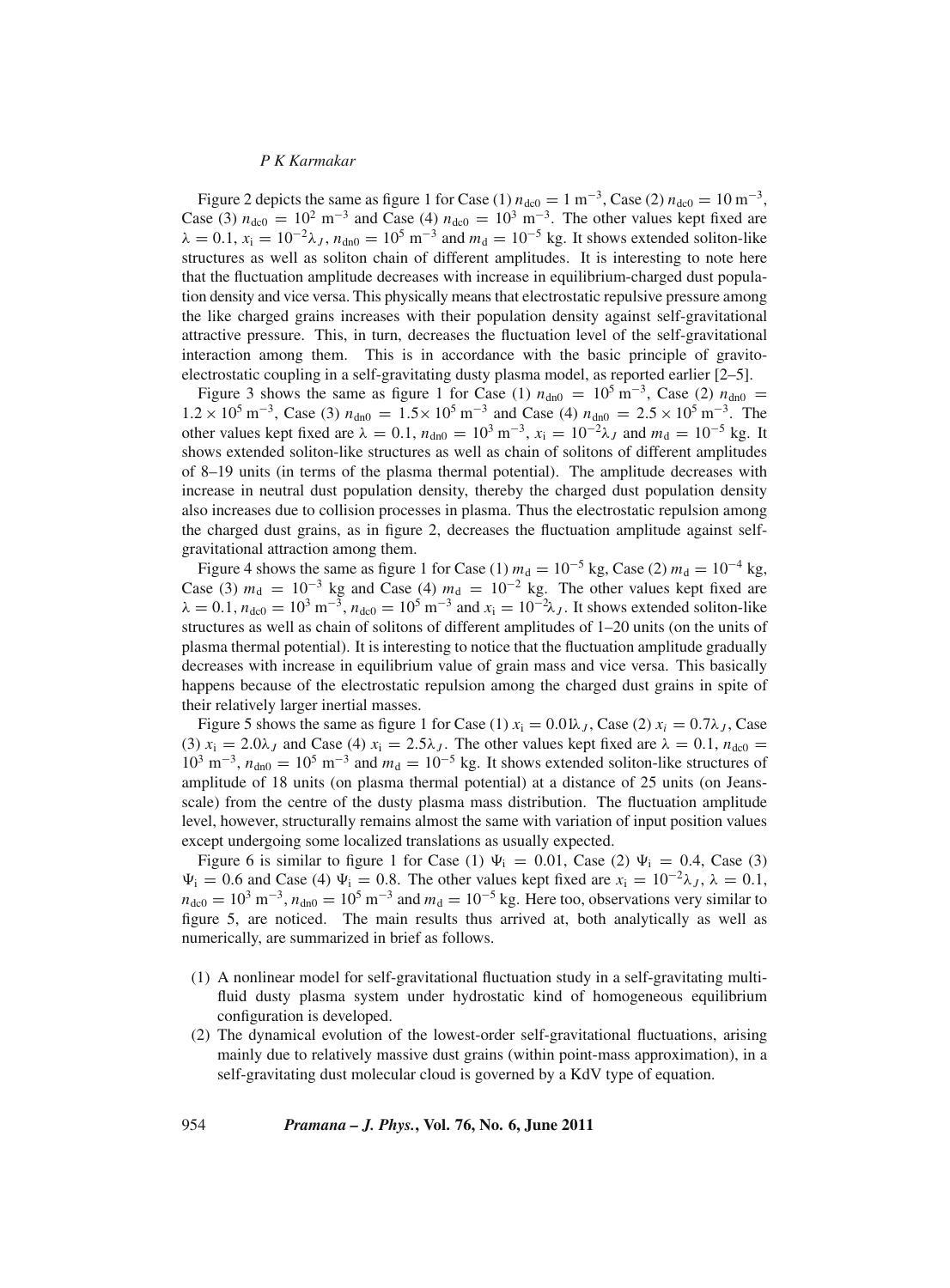#### *Nonlinear stability of pulsational mode*

- (3) Solitary waves, solitons and soliton chains of self-gravitational origin are found to exist. This is in qualitative agreement with other reported results with different model methodologies [1,7,9,13].
- (4) Various nonlinear structures are contributed mainly due to the collective dynamics of the massive dust grains' self-gravity fluctuation under the interplay of diverse nonlinear (hydrodynamic source) and dispersive (self-gravitational source) effects of internal origin in the plasma system. Self-gravitational inflows (contraction due to gravitational attraction) and outflows (expansion due to electrostatic repulsion) of the dust grains are responsible for the periodic nature of the soliton chains (figures 2–4).
- (5) The additional presence of non-thermal (fast) ions may, under multi-ion temperature model, also allow compressive and rarefactive solitonic structures of self-gravitational origin to co-exist. As a result, one species is compressed whereas the other is rarefied, allowing the system to reach a mass neutral point outside equilibrium in a gas-dynamic description. This may, in addition, be of astrophysical importance to electrostatic solitonic structures too, as observed by Freja satellite and Viking spacecraft [6,13].
- (6) However, it is well known that self-gravitationally sensitive dust grain-like impurity ions (DGIIs) of different scale size are found to exist in a dispersed phase (low density) even in the solar plasma system. Thus plasma-based gravito-electrostatic sheath (GES) model [12,15] for the steady-state description of solar wind plasma (SWP) in the presence of various dispersed DGIIs may also be extended for further studies as in plasma situations, but not so ideal.
- (7) Lastly, by incorporating the lowest order inertial correction of plasma thermal species [11] in the presence of rotation and magnetic field asymptotically, we may have different characteristics of the modified fluctuation structures. Moreover, by applying electron inertial correction on this Jeans gravitational instability [14] with and without the presence of electromagnetic forces, we may get a more realistic stability picture.

#### **5. Conclusions**

By applying the basic methodology of the standard reductive perturbation technique over a well-defined equilibrium in a self-gravitating dusty plasma system with partial ionization of astrophysical interest, a KdV equation is developed to study nonlinear stability of the selfgravitational dusty plasma system. The main conclusions drawn from our present analyses are as follows:

- (1) Nonlinear gravitational fluctuations in the self-gravitating dust molecular cloud are governed by a KdV type of equation obtained by multifluid model, perturbatively.
- (2) Various nonlinear structures, like extended solitons and soliton chains, are found to be supported in such a system.
- (3) The structures are contributed by the collective dynamics of the massive inertial dust grains' self-gravity fluctuation amidst an integrated interplay of diverse nonlinear (hydrodynamic cause) and dispersive (self-gravitational cause) effects.

The reductive perturbation method is, however, not very popular as a mathematically rigorous perturbation method, even conditionally. Nevertheless, it is a convenient,